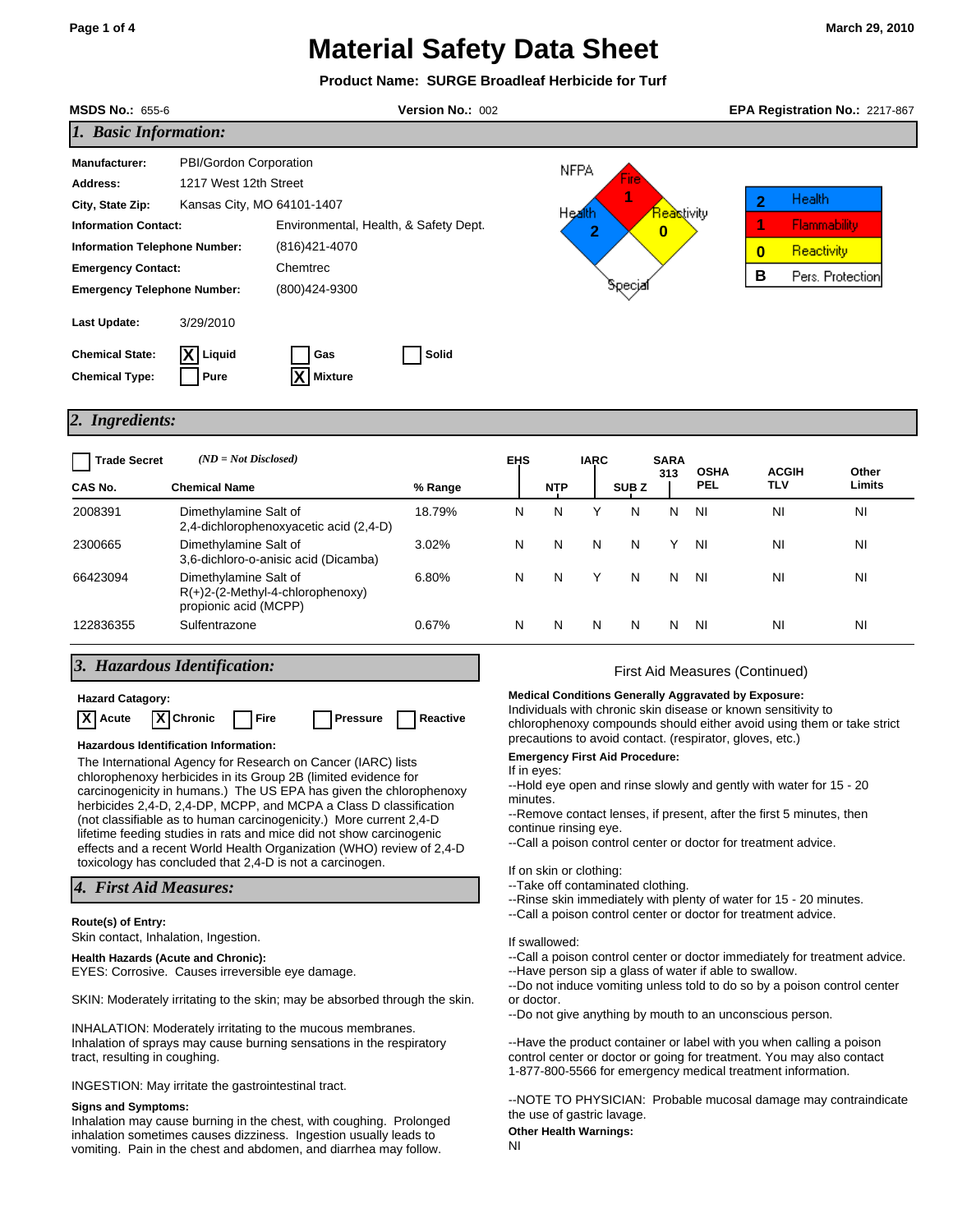## **Product Name: SURGE Broadleaf Herbicide for Turf**

**MSDS No.:** 655-6 **Version No.:** 002 **EPA Registration No.:** 2217-867

Exposure Controls/Personal Protection (Continued)

## *5. Fire Fighting Measures:*

| <b>Flash Point:</b>           | $135^\circ$ F |    | F.P. Method: | PM Closed Cup |  |  |  |  |  |  |
|-------------------------------|---------------|----|--------------|---------------|--|--|--|--|--|--|
| <b>Lower Explosive Limit:</b> |               | ΝI |              |               |  |  |  |  |  |  |
| <b>Upper Explosive Limit:</b> |               | ΝI |              |               |  |  |  |  |  |  |

## **Fire Extinguishing Media:**

Foam, CO2, dry chemical, water. The low flash point of this product is due to a minor component in the mixture. Based on independent laboratory testing of similar products, this product would not sustain combustion as specified in DOT Regulation 49 CFR 173 Appendix H, and, therefore, would not be classified as a combustible liquid.

### **Special Fire Fighting Procedures:**

Wear positive-pressure breathing apparatus and full protective clothing.

### **Unusual Fire and Explosion:**

This product does not ignite readily, but may burn at a very high temperature. The fire may produce irritating or poisonous gases. Runoff from fire control area or dilution water may cause pollution. If surface water is contaminated, contact local authorities.

## *6. Accidental Release Measures:*

## **Steps to be Taken in Case Material is Released or Spilled:**

Do not touch spilled material. See Section 8 for Personal Protective Equipment. Contain and absorb spilled material on Dri-Rite, sand or other inert absorbent. Collect into drums; cover and label for disposal. Flush area with water if possible.

## *7. Handling and Storage:*

### **Precautions to be Taken:**

Do not contaminate water, food, or feed by storage or disposal. STORAGE: Store in original container in a locked storage area inaccessible to children or pets. Keep from freezing.

### **Other Precautions:**

Engineering Control Statements

When handlers use closed systems or enclosed cabs in a manner that meets the requirements listed in the Worker Protection Standard (WPS) for agricultural pesticides [40 CFR 170.240 (d)(4-6)], the handler PPE requirements may be reduced or modified as specified in the WPS.

## *8. Exposure Controls/Personal Protection:*

## **Ventilation Requirements:**

Good local ventilation is recommended; mechanical ventilation may be required if exposure limits may be exceeded.

## **Personal Protective Equipment:**

DANGER: Corrosive. Causes irreversible eye damage. Do not get in eyes or on clothing. May be fatal if swallowed. Harmful if absorbed through skin or if inhaled. Avoid contact with skin. Avoid breathing spray mist.

### Personal Protective Equipment (PPE)

Some materials that are chemical-resistant to this product are natural rubber, natural rubber blends and laminates. If you want more options, follow the instructions for category A on an EPA chemical-resistance category selection chart.

All mixers, loaders, applicators, and other handlers must wear:

- --protective eyewear,
- --long-sleeved shirt and long pants,
- --shoes and socks, plus

--chemical-resistant gloves and

--chemical-resistant apron when mixing or loading, cleaning up spills or equipment, or otherwise exposed to the concentrate.

See engineering controls for additional requirements.

#### User Safety Requirements

Discard clothing and other absorbent materials that have been drenched or heavily contaminated with this product's concentrate. Do not reuse them. Follow manufacturer's instructions for cleaning/maintaining PPE. If no such instructions for washables exist, use detergent and hot water. Keep and wash PPE separately from other laundry.

## User Safety Recommendations

--Users should wash hands before eating, drinking, chewing gum, using tobacco, or using the toilet.

--Users should remove clothing/PPE immediately if pesticide gets inside. Then wash thoroughly and put on clean clothing. If pesticide gets on skin, wash immediately with soap and water.

--Users should remove PPE immediately after handling this product. Wash the outside of gloves before removing. As soon as possible, wash thoroughly and change into clean clothing.

RESPIRATORY PROTECTION: If exposure limits may be exceeded, wear a respirator with an organic-vapor removing cartridge with a prefilter approved for pesticides (MSHA/NIOSH approval number prefix TC-23C), or a NIOSH approved respirator with any R, P or HE filter.

## *9. Physical and Chemical Properties:*

**Boiling Point:** 212° F **Melting Point:** NI

**Evaporation Rate (Butyl Acetate = 1) :** <1

**Vapor Pressure (mm Hg.):** <17@68°F

**Vapor Density (Air = 1):** >1

**Specific Gravity (H20 = 1):** 1.09700

**Solubility in Water:** Infinite

**Appearance and Odor:** Brown liquid; amine odor.

### **Other Information:**

pH = 7.5 - 9.0 Density = 9.13 pound/gallon. Freezing point <35°F

## *10. Stability and Reactivity:*

**Stability:**

Stable.

### **Incompatibility (Materials to Avoid):**

Do not mix with acidic materials, as this will ruin the product.

### **Decomposition/By-Products:**

May produce gases such as HCl, nitrogen oxides, and carbon monoxide when burning.

**Hazardous Polymerization:** Will not occur.

## *11. Toxicological Information:*

## ACUTE ORAL TOXICITY LD50: <2,000

PRIMARY EYE IRRITATION: Under the conditions of this study, the test substance is classified as severely irritating to the eyes.

## *12. Ecological Information:*

### Environmental Hazards

This pesticide may be toxic to fish and aquatic invertebrates and may adversely affect non-target plants. Do not apply directly to water, to areas where surface water is present, or to intertidal areas below the mean high water mark. Drift and runoff may be hazardous to aquatic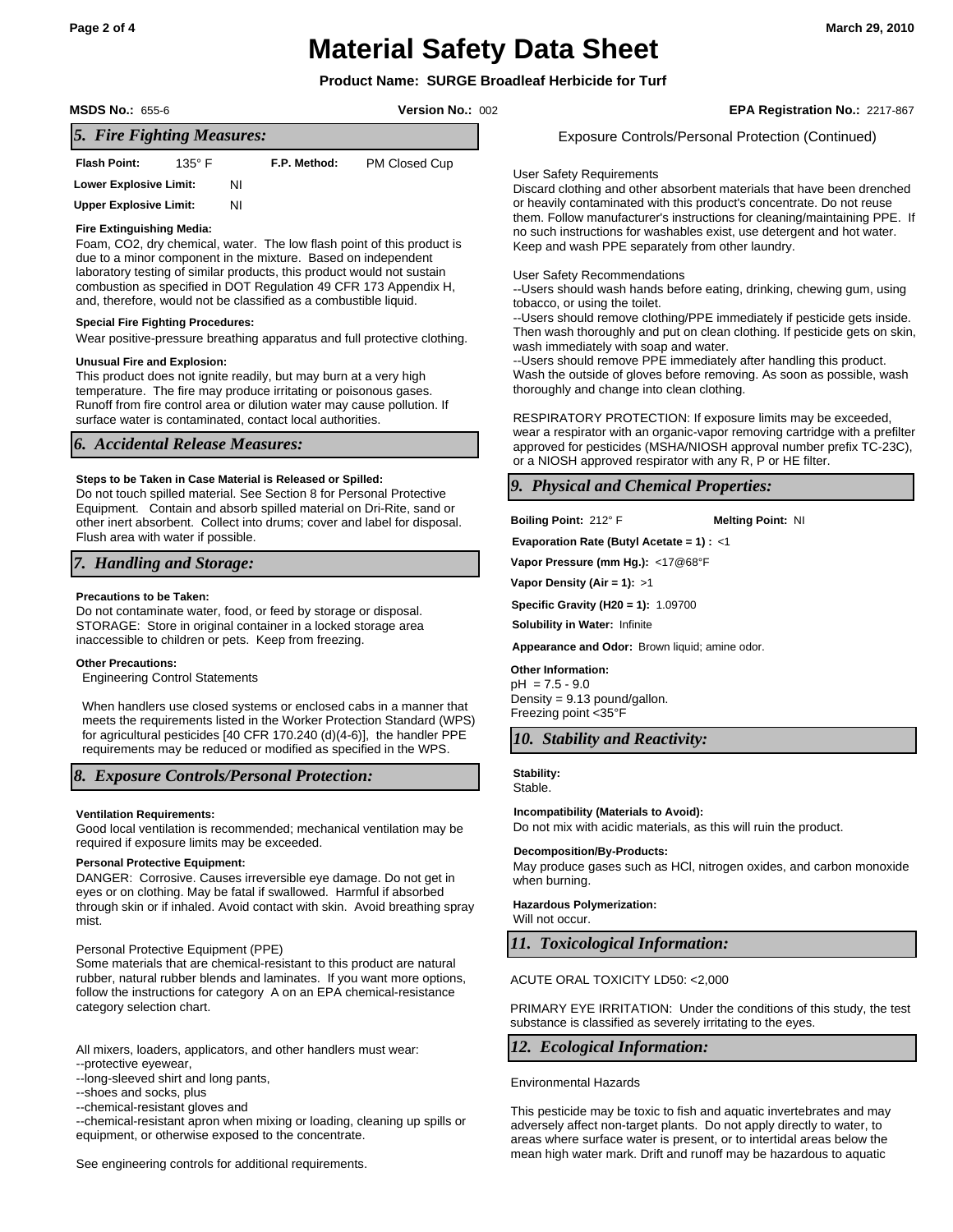## **Product Name: SURGE Broadleaf Herbicide for Turf**

**MSDS No.:** 655-6 **Version No.:** 002 **EPA Registration No.:** 2217-867

### Ecological Information (Continued)

organisms in water adjacent to treated areas. Do not contaminate water when disposing of equipment wash waters or rinsate.

This chemical has properties and characteristics associated with chemicals detected in groundwater. The use of this chemical in areas where soils are permeable, particularly where the water table is shallow, may result in groundwater contamination. Application around a cistern or well may result in contamination of drinking water or groundwater.

## *13. Disposal Considerations:*

Disposal Considerations (Continued)

PESTICIDE DISPOSAL: Pesticide wastes are acutely hazardous. Improper disposal of excess pesticide, spray mixture, or rinsate is a violation of Federal law. If these wastes cannot be disposed of by use according to label instructions, contact your State Pesticide or Environmental Control Agency, or the Hazardous Waste Representative at the nearest EPA Regional Office for guidance.

[For Plastic Containers - Nonrefillable with capacities equal to or less than 5 gallons:]

CONTAINER HANDLING: Nonrefillable container. Do not reuse or refill this container. Offer for recycling, if available, or puncture and dispose of in a sanitary landfill, or by incineration, or, if allowed by state and local authorities, by burning If burned, stay out of smoke.

Triple rinse [or pressure rinse] container (or equivalent) promptly after emptying.

Triple rinse as follows: Empty the remaining contents into application equipment or a mix tank and drain for 10 seconds after the flow begins to drip. Fill the container 1/4 full with water and recap. Shake for 10 seconds. Pour rinsate into application equipment or a mix tank or store rinsate for later use or disposal. Drain for 10 seconds after the flow begins to drip. Repeat this procedure two more times.

## [OR

Pressure rinse as follows: Empty the remaining contents into application equipment or a mix tank and continue to drain for 10 seconds after the flow begins to drip. Hold container upside down over application equipment or mix tank or collect rinsate for later use or disposal. Insert pressure rinsing nozzle in the side of the container, and rinse at about 40 PSI for at least 30 seconds. Drain for 10 seconds after the flow begins to drip.]

[For Plastic Containers - Nonrefillable with capacities greater than 5 gallons:]

CONTAINER HANDLING: Nonrefillable container. Do not reuse or refill this container. Offer for recycling, if available, or puncture and dispose of in a sanitary landfill, or by incineration, or, if allowed by state and local authorities, by burning If burned, stay out of smoke.

Triple rinse [or pressure rinse] container (or equivalent) promptly after emptying.

Triple rinse as follows: Empty the remaining contents into application equipment or a mix tank. Fill the container 1/4 full with water. Replace and tighten closures. Tip container on its side and roll it back and forth, ensuring at least one complete revolution, for 30 seconds. Stand the container on its end and tip it back and forth several times. Turn the container over onto its other end and tip it back and forth several times. Empty the rinsate into application equipment or a mix tank or store rinsate for later use or disposal. Repeat this procedure two more times.

## [OR

Pressure rinse as follows: Empty the remaining contents into application equipment or a mix tank and continue to drain for 10 seconds after the flow begins to drip. Hold container upside down over application equipment or mix tank or collect rinsate for later use or disposal. Insert pressure rinsing nozzle in the side of the container, and rinse at about 40 PSI for at least 30 seconds. Drain for 10 seconds after the flow begins to drip.]

### [For Refillable Containers:]

CONTAINER HANDLING: Refillable container. Refill this container with pesticide only. Do not reuse this container for any other purpose.

Container cleaning: Cleaning the container before final disposal is the responsibility of the person disposing of the container. Cleaning before refilling is the responsibility of the refiller.